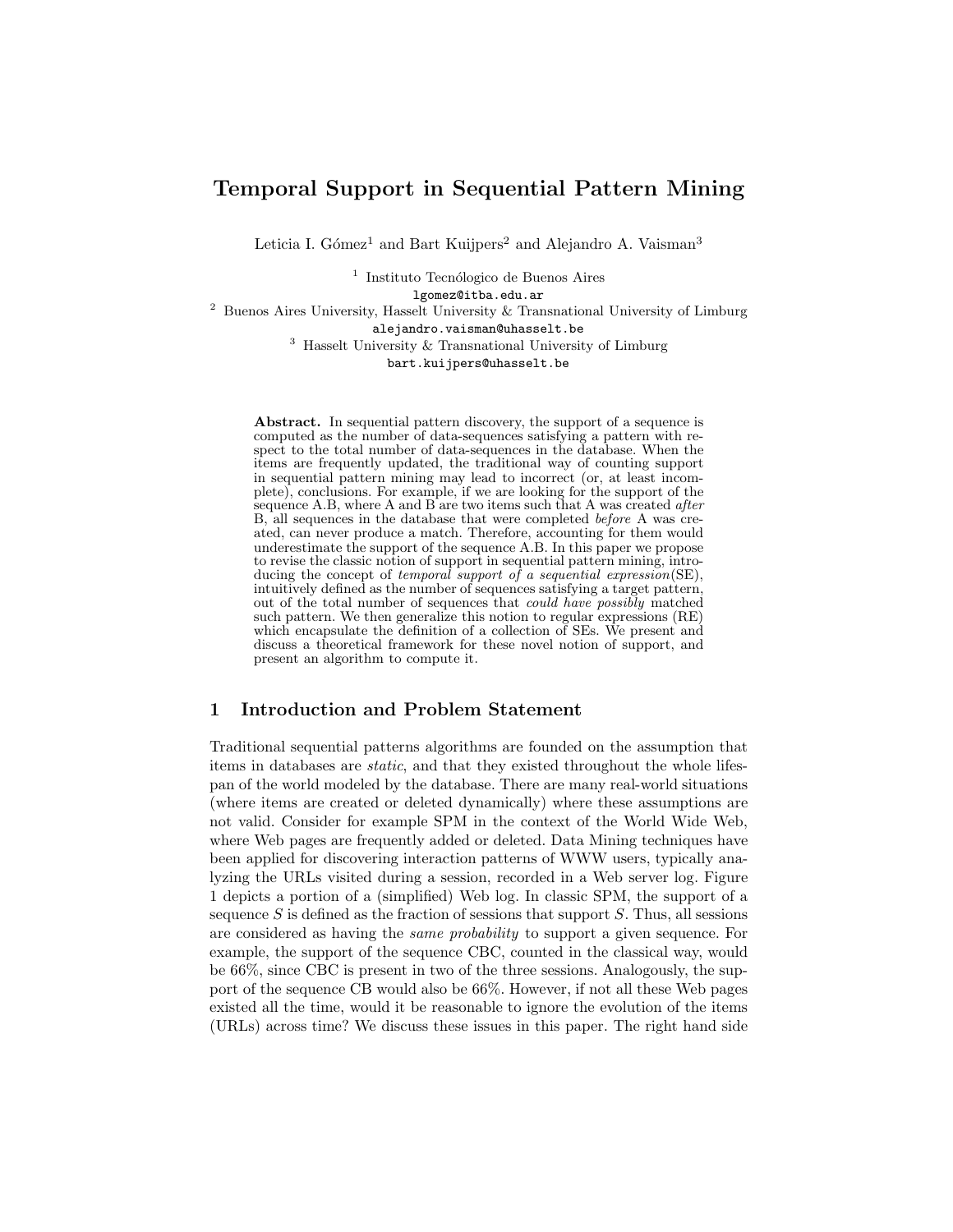

Fig. 1. Web user interaction (left) and Evolution of three URLs A, B, and C (right)

of Figure 1 shows how URLs A, B, and C in the left hand side have evolved, and the time intervals when each URL has been available. For example, URL A was available during the interval [1, 8], and URL B in intervals [4, 5] and [11, now. (We use the term now to refer to the current time instant). During session s2, URL C did not exist at  $t=8$ , when the user clicked URL A. Thus, session s2 did not have the possibility of producing a sequence that finishes with the URL C. Sessions s1 and s3, instead, support the sequence CBC. Then, ignoring the evolution of these URLs, the support of sequence CBC would be 66%, but, if we do not count session s2, we would obtain a support of 100%. Analogously, s1 and s3 support the sequence CB but s2 does not. However, C was available during session s2, when the user clicked URLs A  $(t=3)$  and B  $(t=4)$ . Thus, the user could have produced the sequence CB, although she decided to follow a different path. Session s2 must then be counted for computing the support of the sequence CB, which would be 66%.

In addition to the above, suppose now that a user is interested not only in the support of a sequence, but in the support of an RE as a whole. Let us analyze a simple example. The expression  $(A|B)$ .C is satisfied by sequences like A.C or B.C. Even though the semantics of this RE suggests that both of them are equally interesting to the user, if neither of them verifies a minimum support (although together they do), they would not be retrieved. The problem gets more involved if we are interested in categorical sequential patterns, i.e., patterns like Science.Sports, where Science and Sports are, for instance, categories of Web pages in an ontology.

In light of the above, we propose to revise, in different ways, the classic notion of support for sequential pattern mining, introducing the concept of temporal support of regular expressions, intuitively defined as the number of sequences satisfying a target pattern, out of the total number of sequences that could have possibly matched such pattern, where the pattern is defined as a RE over complex items. After reviewing related work (Section 2), we introduce the data model (Section 3). Then we present and discuss a theoretical framework for this novel notion of support, and an RE-based language (Sections 4 and 5). Finally, we adapt classic Generalized Sequential Pattern (GSP) algorithms to our setting, introducing appropriate pruning strategies (Section 6).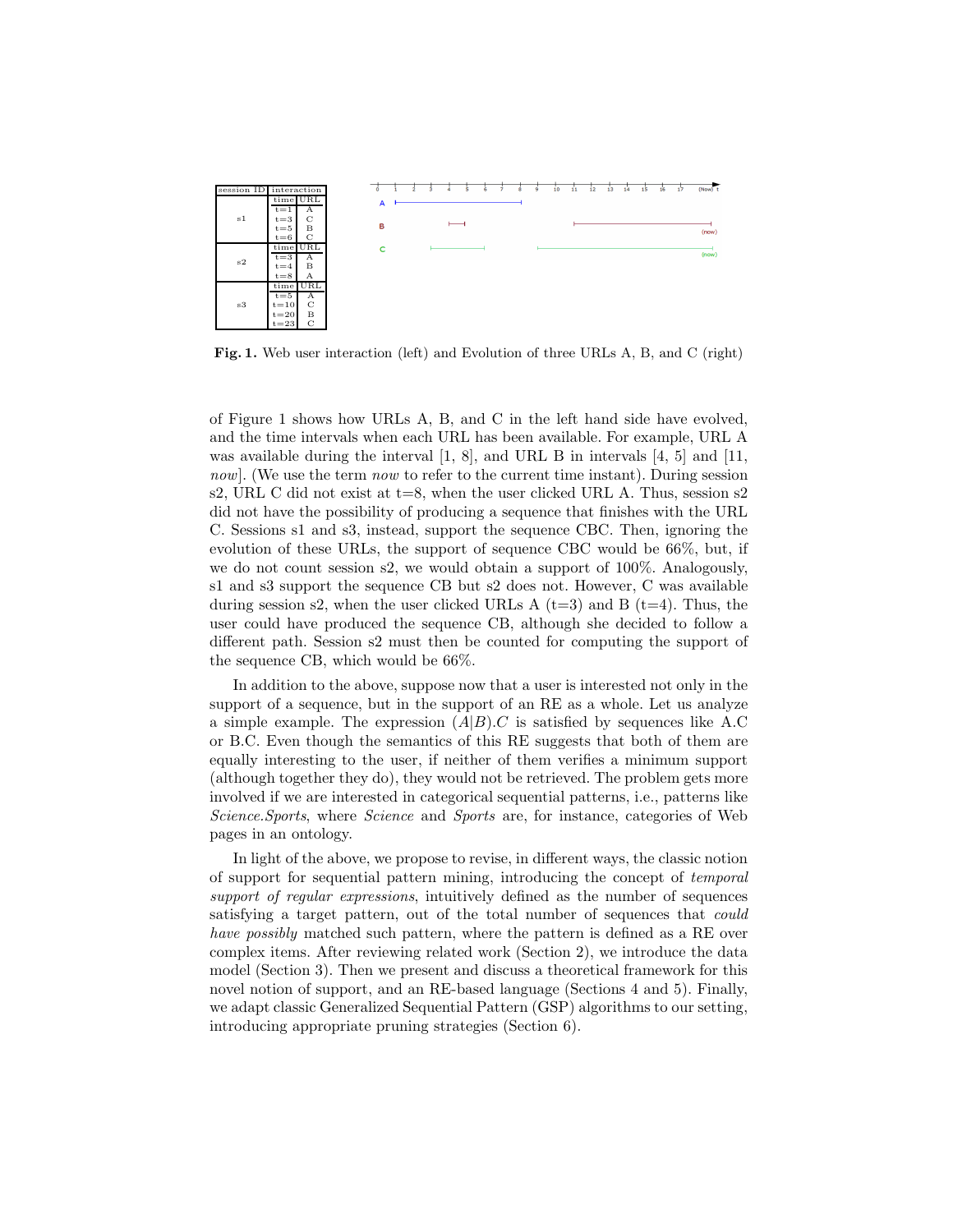# 2 Related Work

Classic algorithms for Sequential Pattern discovery [1, 8] return all frequent sequences present in a database. However, more often than not, only a few ones are interesting from a user's point of view. Thus, post-processing tasks are required in order to discard uninteresting sequences. To avoid this drawback, languages based on regular expressions (RE) were proposed to restrict frequent sequences to the ones that satisfy user-specified constraints. Garofalakis *et al.* [2] address this problem by pruning the candidate patterns obtained during the mining process by adding user-specified constraints in the form of regular expressions over items. The algorithm returns only the frequent patterns that satisfy these regular expressions. Recently, the data mining community started to discuss new notions of support in SPM, that account for changes of the items database across time. Although this problem has already been addressed for Association Rule mining, where the concept of *temporal support* has already been introduced [4, 5, 10], this has been overlooked in SPM. To the best of our knowledge, the works we comment below are the only ones partially addressing the issue. Masseglia et al. [6], and Parthasarathy et al.[7], study the so-called incremental sequential pattern mining problem, focusing on avoiding re-scanning the entire database when new items appear. Recently, Huang *et al.* [3] addressed the problem of detecting frequent patterns valid during a defined period of interest, called POI. For example, if new items appear, and no new transactions were generated, old frequent sequences would still be frequent.

# 3 Data Model

Depending on the application domain, the items to be mined can be characterized by different attributes. Throughout the paper we refer to an example where each Web page is characterized by the following attributes: (a)  $catName$ , which represents the name of the category of the item; (b) keyword, which summarizes the page contents; (c) filter, specifying a list of URLs that cannot appear together with the URL of the item. Finally, ID is a distinguished, mandatory attribute, in this case containing the URL that univocally identifies a Web page.

Definition 1. [Category Schema] We have a set of attribute names A, and a set of identifier names **I**. Each attribute  $a \in \mathbf{A}$  is associated with a set of values in  $dom(a)$ , and each identifier  $ID \in I$  is associated with a set of values in  $dom(ID)$ .

A category schema S is a tuple  $(ID, A)$ , where  $ID \in I$  is a distinguished attribute denoted *identifier*, and  $\vec{A}$  is a set of attributes in  $\vec{A}$ . Without loss of generality, and for simplicity, in what follows we consider the set A ordered. Thus, S has the form  $[ID, attr_1, ..., attr_n]$ . □

In many real-world applications, assuming that the values of attributes for a category occurrence do not change, could not be realistic. Thus, we introduce the time dimension into our data model, timestamping category occurrences. We assume that the category schema is constant across time. Formally, if T is a set,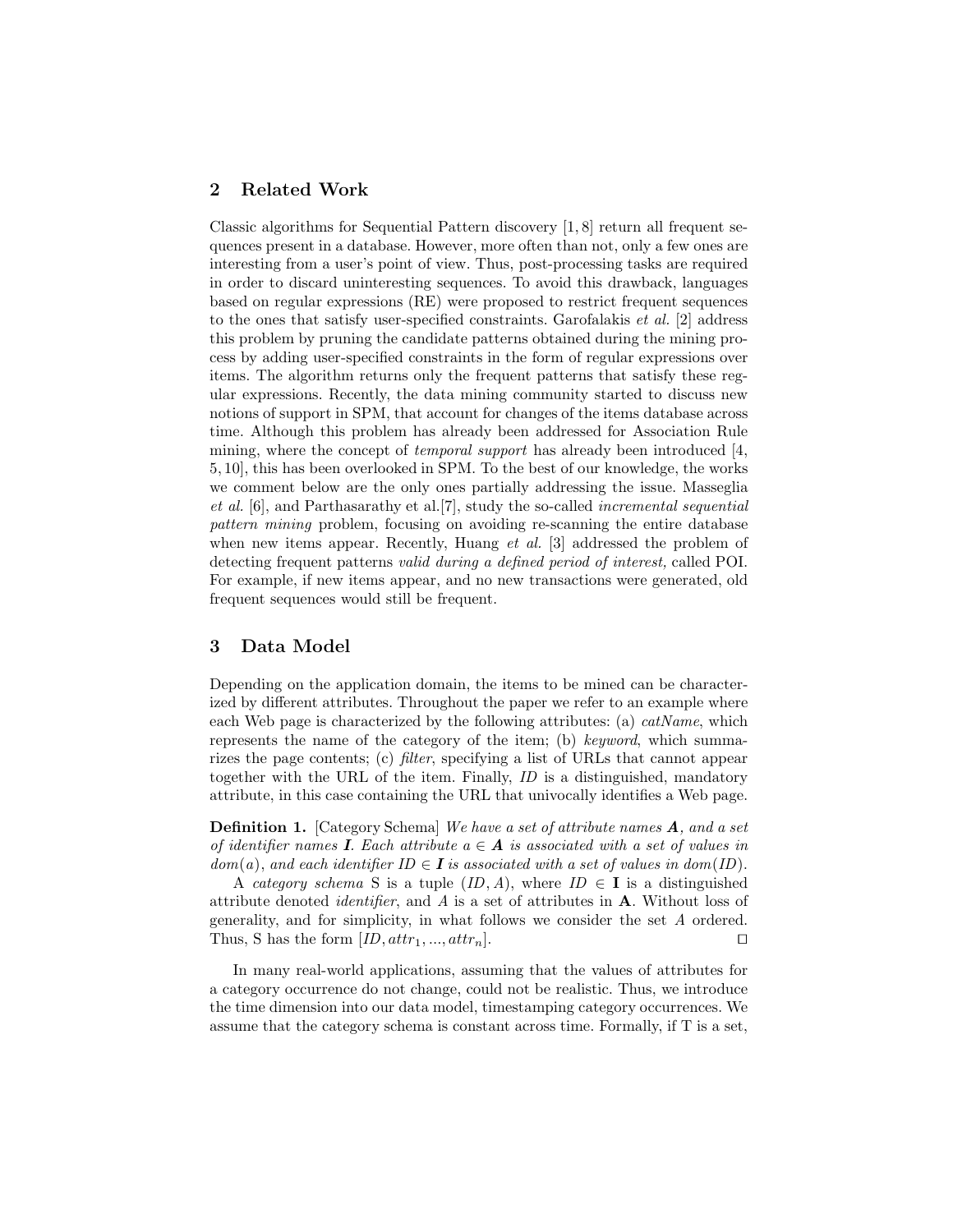and  $\lt$  a discrete linear order without endpoints on T, the structure  $T_P = (T, \lt)$ is the Point-based Temporal Domain. The elements in the carrier of T model the individual time instants, and the linear order < models the succession of time. We consider the set T to be  $N$  (standing for the natural numbers). We can map individual time instants  $t \in N$  to calendar instants, assuming a reference point and a granularity. In what follows we use calendar time, and granularity "minute". In temporal databases terminology [9], in this paper we assume *valid* time support for categories, and transaction time support for items (see below).

Definition 2. [Category Occurrence and Category Instance] Given a category schema S, a category occurrence for S is the tuple  $[\langle ID, id \rangle, P, t]$ , where ID is the ID attribute of Definition 1 above, id  $\in dom(ID), P$  is the structure  $[\langle attr_1, v_1 \rangle ..., \langle attr_n, v_n \rangle], t$  is a point in the temporal domain  $T_P$ , and: (a)  $attr_i = A(i)$  in S (remember that A is considered ordered); (b)  $v_i \in dom(aitr_i)$ ,  $\forall i, i = 1..n;$  (c) All the occurrences of the same category have the same set of attributes, at any given time; (d) At any instant t, the pair  $\langle ID, t \rangle$  is unique for a category occurrence, meaning that no two occurrences of the same category can have the same value for ID at the same time; (e) t is the time instant when the information in the category occurrence is valid.

A set of occurrences of the same category is denoted a category instance. We extend the fourth condition in Definition 2 to hold for the whole set: no two occurrences of categories in the set can have the same value for ID at the same instant t (in other words, the pair  $(ID, t)$  is unique for the whole instance). □

In what follows, for clarity, we assume that  $attr_1$  stands for ID. Thus, a category occurrence is the set of pairs  $[\langle \text{attr}_1, v_1 \rangle, \ldots, \ldots, \langle \text{attr}_n, v_n \rangle, t].$  □

**Definition 3.** [Interval Encoding] Let G be a time granularity, and g a time unit for G (e.g., one minute). Given a set of  $k \geq 0$  category occurrences,  $[\langle attr_1, v_1 \rangle, \ldots, \langle attr_n, v_n \rangle, t_1], [\langle attr_1, v_1 \rangle, \ldots, \langle attr_n, v_n \rangle, t_2], \ldots, [\langle attr_1, v_1 \rangle, \ldots,$  $\langle \text{attr}_n, v_n \rangle, t_k], \text{ if } \forall i, i = 1..k-1, \text{ it holds that } t_{i+1} = t_i + g, \text{ we encode all these}$ occurrences in a single tuple  $[\langle attr_1, v_1 \rangle, \ldots, \langle attr_n, v_n \rangle, [t_1, t_k]].$ 

Definition 4. [Encoded Category Occurrence and Items] Given a category instance C with time granularity G, and a partition  $P$  of C such that the number of sets  $p_i \in \mathcal{P}$  is minimal. Each set  $p_i$  is obtained encoding the occurrences in  $C$  as in Definition 3, i.e., each  $p_i$  contains a set of tuples that can be encoded into a single tuple. Thus, associated to  $p_i$  there is a tuple  $t_{p_i} =$  $(\langle ID, id \rangle, \langle attr_1, v_1 \rangle, \ldots, \langle attr_n, v_n \rangle, t_v, t_e),$  where (a) ID, attr<sub>1</sub>, ..., attr<sub>n</sub> are the attributes of the occurrences in  $p_i$ ; (b) id,  $v_1$ , ....  $v_n$  are the values for the attributes in (a); (c)  $t_s$  is the smallest t of the occurrences in  $p_i$ ; (d)  $t_e$  is the largest t of the occurrences in  $p_i$ . We denote  $t_{p_i}$  an encoded category occurrence  $(ECO)$  of the set of occurrences in  $p_i$ . Given an ECO  $e_i$  we denote Interval $(e_i)$ its associated interval  $[t_s, t_e]$ .

Adding a time instant to an ECO, produces an **Item**. Let  $e_o = (\langle ID, v \rangle, \langle attr_1,$  $\langle v_1 \rangle, \ldots \langle \textit{attr}_n, v_n \rangle, t_s, t_e)$  be an ECO for some category instance. An item I associated to  $e_o$  is the set:  $(\langle t, v_t \rangle, \langle ID, v \rangle, \langle attr_1, v_1 \rangle, \ldots, \langle attr_n, v_n \rangle, t_s, t_e \rangle),$  such that  $v_t \in [t_s, t_e]$  holds. We denote t the transaction time of the item. □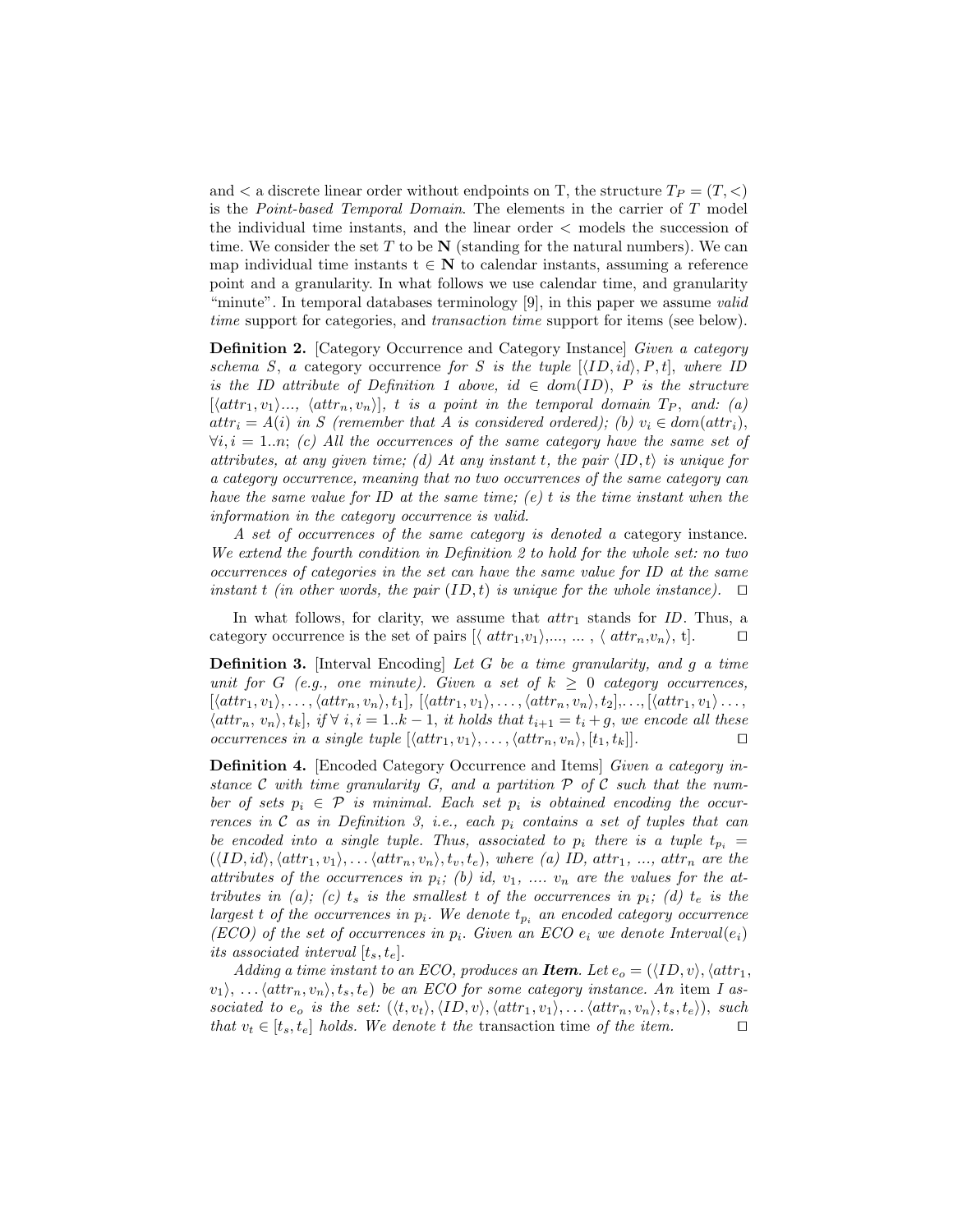|  | $e \circ \rho_{1}$ [(ID, 'A'), (catName, 'WebPage'), (filter, ''), (keyword, 'Books'), |                                                      | $[11/29/2007 15:45', 11/29/2007 17:10']$                                                                                      |
|--|----------------------------------------------------------------------------------------|------------------------------------------------------|-------------------------------------------------------------------------------------------------------------------------------|
|  |                                                                                        |                                                      | $ e\circ A_2 $ [(ID,'A'), (catName,'WebPage'), (filter,'P'), (keyword,'Computers'), ['11/29/2007 18:00', '11/29/2007 19:30']] |
|  | $eco_{C1}$ [(ID, C'), (catName, WebPage'), (filter, A'), (keyword, 'Books'),           |                                                      | $[11/29/2007 16:00', 11/29/2007 16:45']$                                                                                      |
|  | $eco_{C2}$ [(ID, C'), (catName, WebPage'), (filter, ''), (keyword, 'Games'),           |                                                      | $[11/29/2007 18:00', 11/29/2007 18:50']$                                                                                      |
|  | $eco_{C3}$ [(ID, C'), (catName, WebPage'), (filter, M'), (keyword, Games'),            |                                                      | [11/29/2007 19:30', 'Now']                                                                                                    |
|  | $e \circ M_1$ [(ID, 'M'), (catName, 'WebPage'), (filter, ''), (keyword, 'Games'),      |                                                      | $[11/29/2007 18:50', 11/29/2007 20:00']$                                                                                      |
|  | $ e\cos p_1 $ $[(ID, 'P'), (catName, 'WebPage'), (filter, ''),$                        |                                                      | (keyword, 'Computers'), ['11/29/2007 16:45', '11/29/2007 18:50']]                                                             |
|  | $eco_{PQ}$ [(ID, P'), (catName, WebPage'), (filter, 'A'),                              | (keyword, 'Computers'), ['11/29/2007 18:51', 'Now']] |                                                                                                                               |

15:45 16:00 16:15 16:30 16:45 17:00 17:15 17:30 17:45 18:00 18:15 18:30 18:45 19:00 19:15 19:30 19:45 20:00  $(Now)$ <sub>t</sub>

| 15:45 | $(EOO_A1)$     |       | 17:10 |            | 18:00 |            | $(EOO_A2)$     | 19:30      |            |            |
|-------|----------------|-------|-------|------------|-------|------------|----------------|------------|------------|------------|
| 16:00 | (ECO_C1) 16:45 |       |       |            | 18:00 | $(ECO_C2)$ | 18:50          | 19:30      | $(ECO_C3)$ | <b>Now</b> |
|       |                |       |       |            |       |            | 18:50          | (ECO_M1)   | 20:00      |            |
|       |                | 16:45 |       | $(ECO_P1)$ |       |            | 18:50<br>18:51 | $(ECO_P2)$ |            | <b>Now</b> |

Fig. 2. Encoded Category Occurrences for the running example (granularity "minute").

Figure 2 shows an interval-encoded representation for our running example. Encoding a set of tuples requires these tuples to be consecutive over the granularity selected. Thus, if the granularity is "minute", the tuples  $[(ID, 'A'),$ (keyword, 'computer'),  $(filter, '')$ , '12/12/2000 12:31')], and  $[(ID, 'A'), (keyword, '$ 'computer'),  $(filter, '')$ , ' $12/12/2000$  12:33')], cannot be included together in the same group, since there is a two-minute gap between them. They must be encoded into two intervals.

# 4 A Theory for Support Count

Definition 5. [Sequential Expression] A Sequential Expression (SE) of length n is an ordered list of n sub-expressions  $SE_1 \t, SE_2 \t, \t, SE_n$ , where each  $SE_i$  is a constraint,  $\forall i, i = 1..n$ .

A constraint is a formula enclosed in squared brackets. Given a constraint  $C = [\mathcal{F}]$ , we denote  $\mathcal{F}(\mathcal{C})$  the formula of C. A formula is built as a conjunction of atoms of the form term1 = term2, where term1 is an attribute (temporal or nontemporal) or a function, and term2 is a constant. More precisely, the terms of the language are: (a) Constants: a literal enclosed by simple quotes; (b) Non temporal Attributes: an attribute in the category schema (e.g. filter, url). (c) Temporal Attributes: t, the temporal attribute of and item; (d) Functions of n arguments: Let  $f_n$  be a function symbol, the expression  $f_n(attribute, 'ct1', 'ct2', ..., 'ct_{n-1}'), n \geq$ 1, is a function where the first parameter is an attribute (temporal or nontemporal), and all the other ones are constants. ⊓⊔

Given two intervals  $I_i = [ts_i, te_i]$  and  $I_j = [ts_j, te_j]$  we say that  $I_i$  follows  $I_j$  if  $ts_i \geq te_j$ . For example, in Figure 2 we can see that Interval( $e\epsilon_0$ ) follows Interval( $e_{CO_42}$ ) and Interval( $e_{CO_42}$ ). We can also see that Interval( $e_{CO_42}$ ) does not follow Interval( $e_{\text{CO}_M1}$ ).

Definition 6. [ECO-Satisfability of a Constraint] Given a constraint C and an ECO E, we say that E satisfies C if one of the following conditions hold: (a) If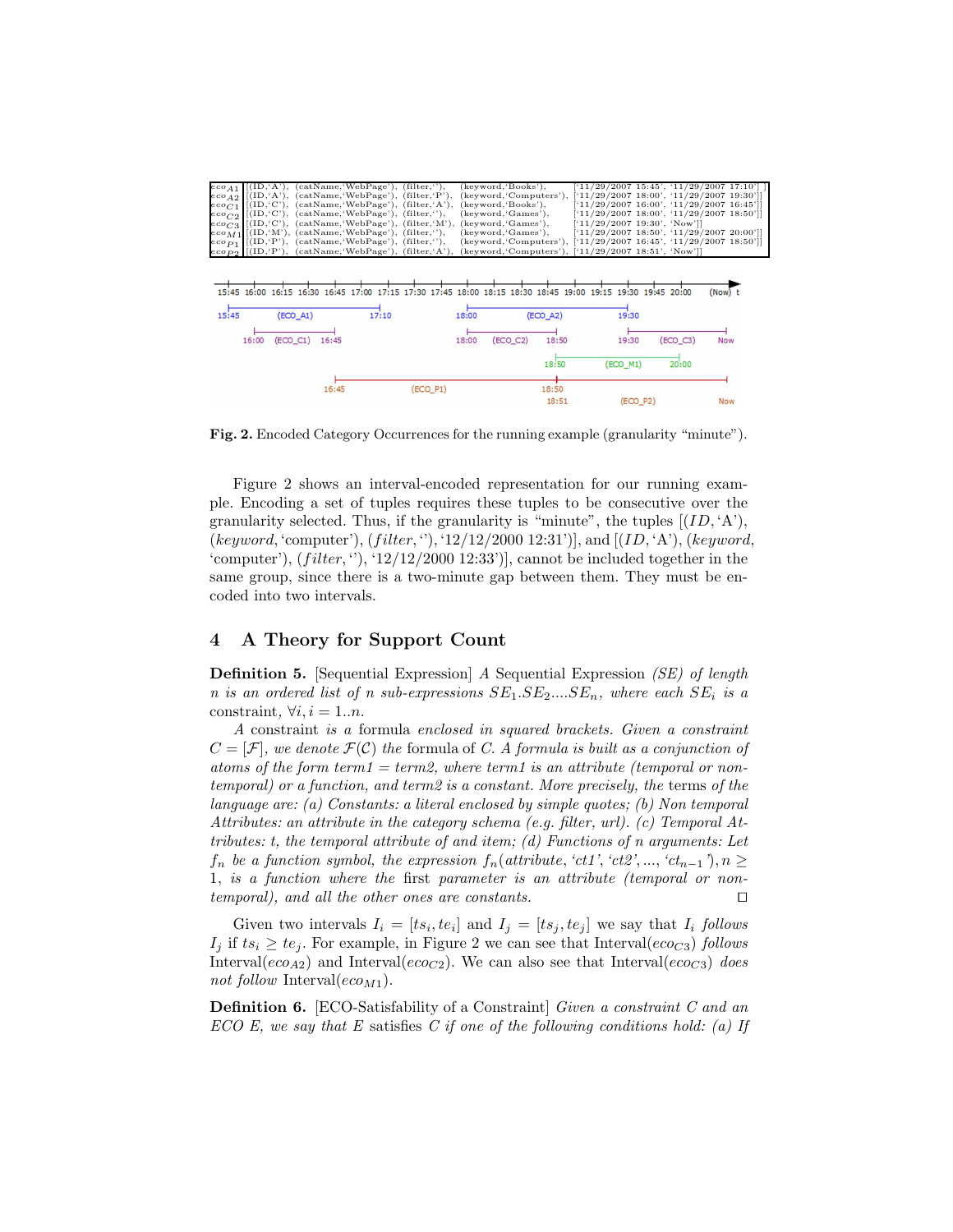| Items                                                                                    |
|------------------------------------------------------------------------------------------|
| $\vert$ [(t, '11/29/2007 16:30'), (ID, 'C')<br>$\rightsquigarrow$ eco <sub>C1</sub>      |
| $Session_1$ $[(t, 11/29/2007 17:00'), (ID, P')]$<br>$\rightsquigarrow$ eco <sub>P1</sub> |
| [(t, 11/29/2007 19.45), (ID, C'),]<br>$\rightsquigarrow$ ecoc <sub>3</sub>               |
| $\left[ \left[ (t, 11/29/2007 \ 18.20), (ID, C) \right] \rightsquigarrow e_{C_2}$        |
| $Session_2$ [(t, '11/29/2007 18:50'), (ID, 'P')] $\rightarrow eco_{P1}$                  |
| $[(t, 11/29/2007 \ 18.51'), (ID, W')] \rightsquigarrow eco_{M1}$                         |
| $[(t, 11/29/2007 19.31'), (ID, C')] \rightsquigarrow e_{C}$                              |
| $Session_3$ [(t,'11/29/2007 19:32'), (ID,'M')] $\rightsquigarrow eco_{M1}$               |
| $[(t, 11/29/2007 \ 20.00), (ID, C')] \rightsquigarrow e\cos$                             |

Fig. 3. An instance of the Normalized ToI

 $\mathcal{F}(C)$  is of the form attr = 'ct' where attr is an attribute, 'ct' is a constant, and the instantiation of attr with its value in E, verifies the equality. (b) If  $\mathcal{F}(C)$ is of the form  $f_n(attr, 'ct1', 'ct2', ..., 'ct_{n-1'}) = 'ct', attr \ and 'ct' \ are \ defined$ as in (a), and the instantiation of attr in  $f_n$  with its value in E, makes the equality true. (c) If  $\mathcal{F}(C)$  is of the form  $t = 'ct'$  where t is a temporal attribute, 'ct' is a temporal constant, and 'ct'  $\in$  Interval(E). (d) If  $\mathcal{F}(C)$  is of the form  $f_n(t, 'ct1', 'ct2', ..., 'ct_{n-1}) = 'ct',$  where t and 'ct' are defined as in (c), and  $\exists t_u \in Interval(E)$  such that the equality is true. (e) If  $\mathcal{F}(C)$  is a formula  $F1 \wedge F2$ , and F1 and F2 are satisfied by E. □

**Definition 7.** [ECO-Satisfability of SE] Let  $EO = (EO_1, EO_2, ... EO_n)$  be a list of ECOs such that  $\forall i, j, i < j \Rightarrow Interval(E_i)$  does not follow Interval $(E_j)$ . We denote EO a t-ordered list of ECOs. A sequential expression  $SE = SE_1 \cdot SE_2 \dots \cdot SE_n$ is satisfied by EO if EO<sub>i</sub> satisfies  $SE_i$ ,  $\forall$  i,  $i = 1..n$ . We denote  $\mathcal{S}_{L_k}(SE)$  the set composed of the n lists of ECOs that satisfy an SE of length k. □

**Definition 8.** [ToI and Normalized ToI] Let  $I$  be a finite set of items. A Table Of Items (ToI) for *I* is a table with schema  $T = (OID, Items)$ , where Items is the name of an attribute whose instances are items, and an instance of T is a finite set of tuples of the form  $\langle O_i, i_k \rangle$  where  $i_k \in \mathcal{I}$  is an item associated to the object  $O_i$ . Moreover, given  $\langle O_i , i_k \rangle$  and  $\langle O_i , i_m \rangle$ , two tuples corresponding to the same object, and  $t_k$  and  $t_m$  the transaction times of the items, then  $t_k \neq t_m$  holds. A normalized ToI is a database containing a table with schema  $(OID, t, ID)$  (the Normalized ToI), and one table per category, each one with schema (ID, att $r_1, ..., \text{attr}_n, t_s, t_e$ ). □

Figure 3 shows an instance of a normalized ToI where items are related to the category instances of Figure 2. There are three sessions (sequences),  $Session<sub>1</sub>$ ,  $Session_2$  and  $Session_3$ , each one with an associated list of items. The three sessions clicked on URL C, but only  $Session_1$  would satisfy the constraint  $ID =$  $\langle C' \wedge catName = 'Books' \rangle$  (see Figure 2).

**Definition 9.** [Temporal Matching of a S.E] *Consider a* normalized ToI *(from*) now on, nToI), with schema  $(OID, t, ID)$ . An object identified by  $OID<sub>m</sub>$  temporally matches a SE of length k, if there exist k tuples in nToI,  $\langle OD_m, t_1, ID_1 \rangle$ ,  $\langle OID_m, t_2, ID_2 \rangle, \ldots, \langle OID_m, t_k, ID_k \rangle,$  where for at least one  $L_p \in S_{L_k}(SE),$  $L_p = (eco_1, eco_2, \ldots, eco_k), t_i \in Interval(eco_i), \forall i = 1..k.$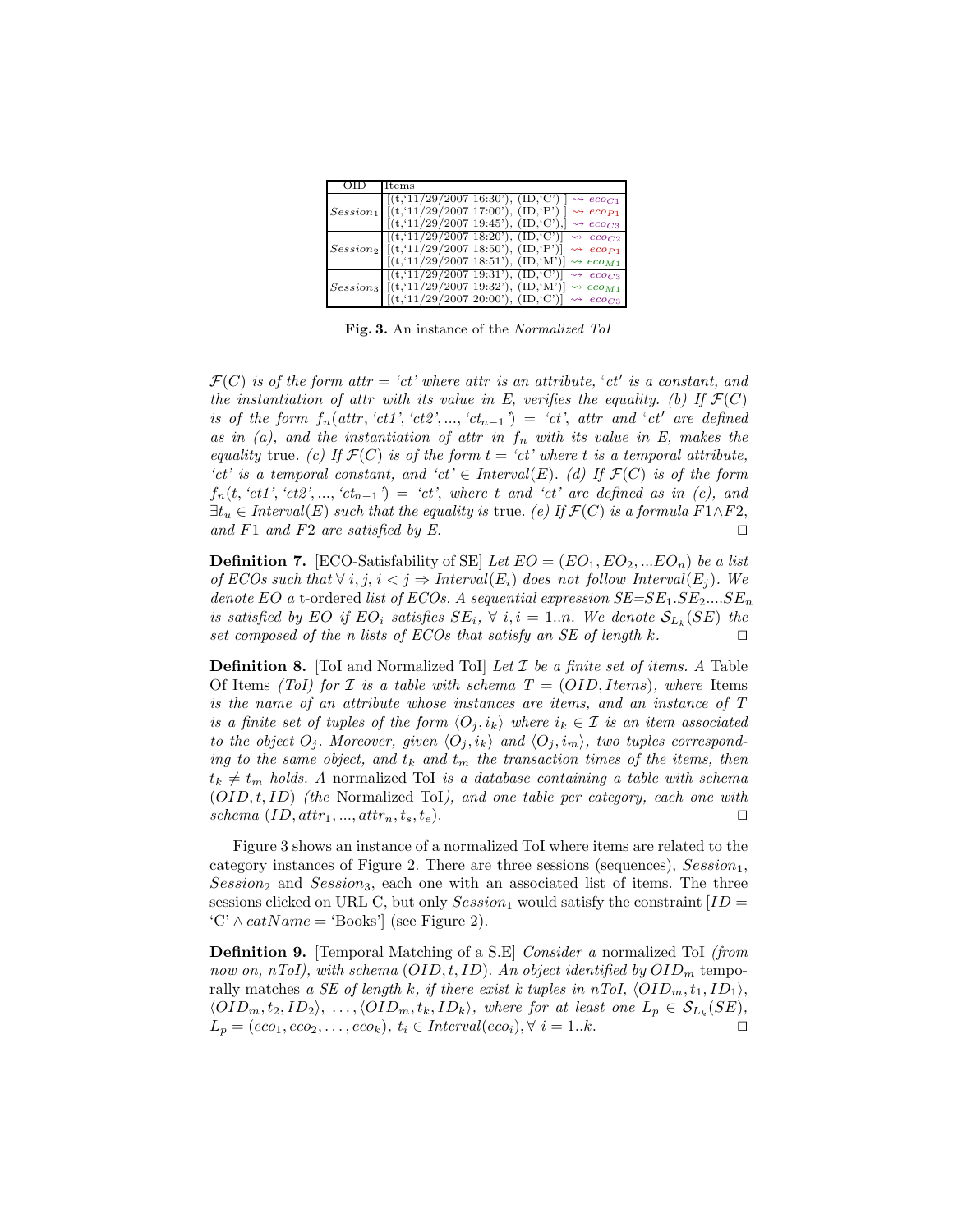*Example 1.* Let us analyze  $SE = [ID = 'P']$ . [filter = 'M'], using Figures 2 and 3. The first *constraint* is satisfied by  $e_{CPP1}$  and  $e_{CPP2}$ ; the second one, by  $e_{CQ3}$ . Thus, the t-ordered lists of ECOs that satisfy SE are  $L_1 = \{eco_{P1}, eco_{C3}\}\$ and  $L_2 = \{e\nco_{P2}, e\nco_{C3}\}\.$  The object Session<sub>1</sub> temporally matches SE, since there exist two different tuples in  $Session_1$  whose transaction times belong to Interval(eco<sub>P1</sub>) and Interval(eco<sub>C3</sub>), respectively. With a similar analysis, Session<sub>2</sub> does not match the SE (eco<sub>C3</sub> did not exist when the user in this session clicked the last two URLs). Finally, Session<sub>3</sub> temporally matches SE.  $□$ 

Definition 10. [Temporal Satisfability of a Constraint] Given a constraint C and a normalized ToI, with schema  $(OID, t, ID)$ , we say that a tuple in nToI  $\mu = \langle OID_m, t_m, ID_m \rangle$  temporally satisfies C if at least one of the following conditions hold: (a) if  $\mathcal{F}(C)$  is of the form  $t = 'ct'$  where t is a temporal attribute, 'ct' is a temporal constant, and 'ct' =  $t_m$ ; (b) if  $\mathcal{F}(C)$  is of the form  $f_n(t, 'ct1', 'ct2', ..., 'ct_{n-1'}) = 'ct', and f_n(t_m, 'ct1', 'ct2', ..., 'ct_{n-1'}) = 'ct'; (c)$ if  $\mathcal{F}(C)$  does not contain a temporal attribute; (d) if  $\mathcal{F}(C)$  is a formula  $F1 \wedge F2$ and F1 and F2 are satisfied by  $\mu$ . □

Definition 11. [Total Matching of a Sequential Expression] Given a sequential expression  $SE = SE_1 \t . SE_2 \t . . . SE_k$  of length k, and a normalized ToI with schema  $(OLD, t, ID)$ , we say that an object identified by  $OLD_m$  totally matches SE, if there exists k different tuples  $\mu_1, \ldots, \mu_k$  in nToI, of the form  $\mu_1 = \langle OID_m, t_1, ID_1 \rangle$ ,  $\mu_2 = \langle OID_m, t_2, ID_2 \rangle, ..., \mu_k = \langle OID_m, t_k, ID_k \rangle$ , and there is at least one list  $L_p = (eco_1, eco_2, ...eco_k), L_p \in S_{L_k}(SE)$ , where the following conditions hold: (a)  $t_i \in Interval(eco_i), \forall i, i = 1..k;$  (b) ID<sub>i</sub> is the identifier of the encoded category occurrence (eco<sub>i</sub>),  $\forall i, i = 1..k; (c) SE_i$  is temporally satisfied by  $\mu_i, \forall i, = 1..k.$  We denote each  $L_p$  a list of interest for SE. □

From Definition 9, if a list of ECOs does not *satisfy* a sequential expression SE, no object in the nToI can use this list to temporally match SE. Thus, given that the lists in  $\mathcal{S}_{L_k}(SE)$  are computed over the category occurrences, which usually fit in main memory, unnecessary database scans can be avoided. In addition, from Definitions 11 and 10, if an object  $OID<sub>j</sub>$  in T does not temporally match SE, then it cannot *totally match* SE, and, if an object  $OID_i$  in T that totally matches SE, then  $OID_i$  temporally matches SE.

*Example 2.* Object  $Session_1$  in Example 1, totally matches SE, using the second and third tuples, together with list  $L_1$ . On the other hand, Session<sub>2</sub> does not totally match SE, since it does not temporally match the expression. Finally, Session<sub>3</sub> temporally matches SE, but it does not totally match it, because  $L_2$ does not satisfy the second condition in Definition 11. ⊓⊔

**Definition 12 (Temporal Support of SE).** The temporal support of a sequential expression SE, denoted  $T_s(SE)$ , is the quotient between the number of different objects that totally match SE and the number of different objects that temporally match SE, if the latter is different than zero. Otherwise  $T_s(SE) = 0$ . ⊓⊔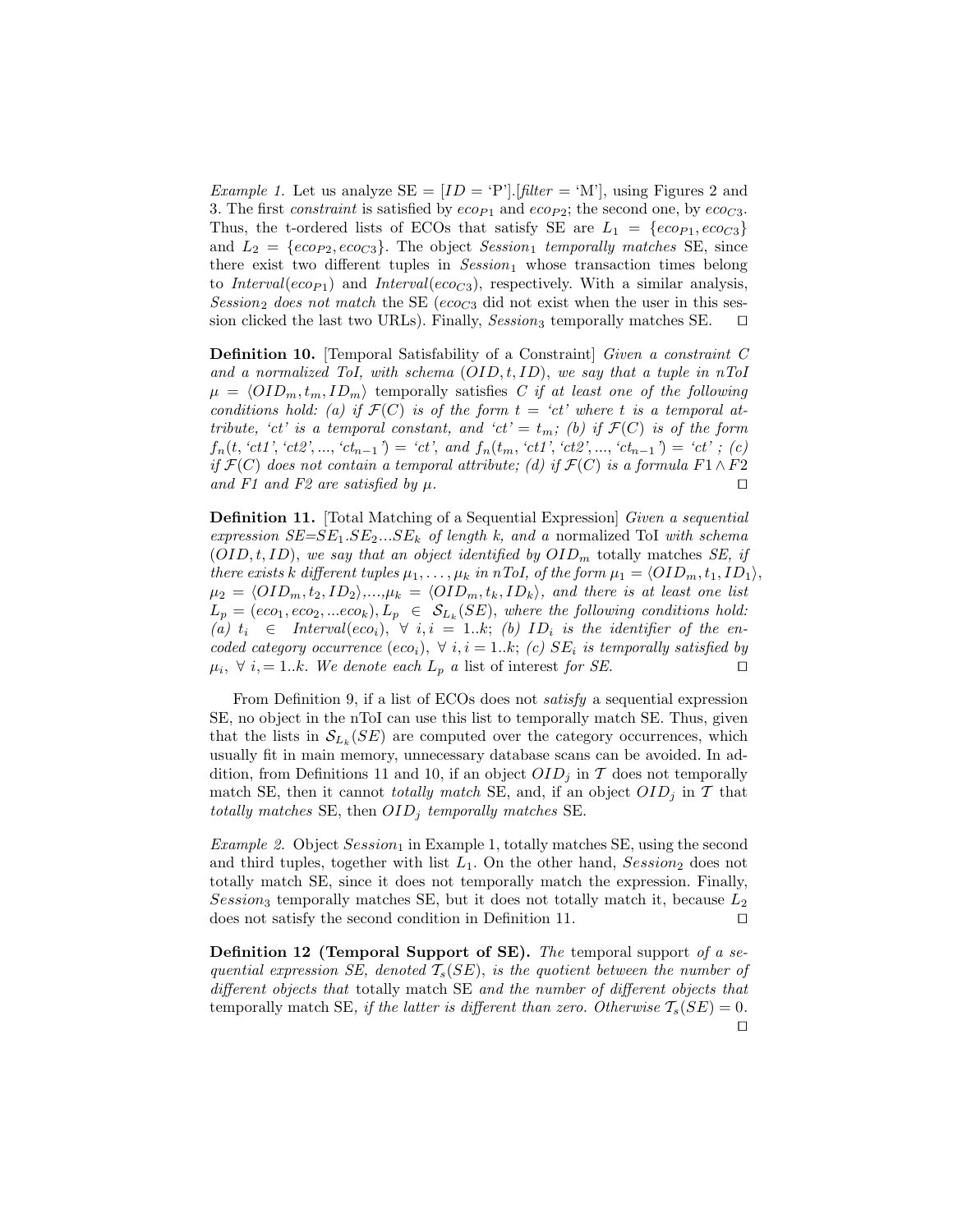#### 5 Temporal Support of Regular Expressions

Definition 13. [R.E. over constraints] A regular expression over constraints is an expression generated by the grammar

$$
E \longleftarrow C \mid E | E \mid E? \mid E^* \mid E^+ \mid E.E \mid E \mid \epsilon
$$

where C is a constraint,  $\epsilon$  is the symbol representing the empty expression, ' |' means disjunction, ' .' means concatenation, ' ?' "zero or one occurrence",  $\cdot +$  ' "one or more occurrences", and '  $*$  ' "zero or more occurrences". □

Since REs produce SEs, extending the definitions of Section 4 using the grammar of Definition 13 is straightforward.

Definition 14 (Temporal Support of a RE). Given a regular expression R generated by the grammar of Definition 13, the DFA  $A_{\mathcal{R}}$  that accepts R, and a normalized ToI with schema  $(OID, t, ID)$ , we say that  $OID<sub>m</sub>$  temporally matches R, if there exists some  $n \in \mathbb{N}$  such that there exists at least one string of length n accepted by  $A_{\mathcal{R}}$ , and  $OID_m$  temporally matches this string. Moreover,  $OLD_m$  totally matches RE, if there exists some  $n \in \mathbb{N}$  such that there is at least one string of length n accepted by  $A_{\mathcal{R}}$  and  $OID_m$  totally matches this string.

The temporal support of a regular expression  $\mathcal{R}$ , denoted  $\mathcal{T}_r(\mathcal{R})$ , is the quotient between the number of different objects that totally match R and the number of different objects that temporally match  $R$ , if the latter is different than zero. Otherwise  $T_r(\mathcal{R}) = 0$ . □

*Example 3.* Consider the following SEs:  $SE_1 = [keyword = 'Games'], SE_2 = [key$ word='Games'].[filter=''], and  $SE_3$  = [keyword='Games'].[filter='']. [filter=''] (i.e., for each  $SE_i$ ,  $i > 3$ , a condition [filter="] is added). They are produced by the RE  $\mathcal{R} = [keyword = 'Games'] \cdot ([filter = '')]^*$ . To compute the Temporal Support of  $\mathcal{R}$ , we need to check the satisfability of all the SEs that the RE can produce. Since no session has four tuples, in our running example we only need to compute the support of  $SE_1$  through  $SE_3$ , proceeding like in Example 2. For example, for  $SE_1$ ,  $S_{L_1}(SE) = \{L_1 = \{eco_{C2}\}, L_2 = \{eco_{C3}\}\,$  $L_3 = \{e \in C_{M1}\}\.$  From the third tuple in  $Session_1$ , and  $L_2 = \{e \in C_{3}\}\.$  we conclude that  $Session_1$  totally (and hence, temporally) matches  $SE_1$ . Analogously, Session<sub>2</sub> and Session<sub>3</sub> totally match  $SE_1$ . Finally, the temporal support of  $SE_1$ is  $3/3 = 1$ . Repeating this procedure for all the possible SEs that the RE can produce, we can compute the temporal support of the RE. □

## 6 Computing the Temporal Support of RE

We propose an algorithm, based on GSP [8] and SPIRIT [2], that generates sequential expressions of incremental length using  $A_{\mathcal{R}}$ . The general idea of the algorithm is the following. At each step  $k$ , *candidate lists* of ECOs of length  $k$  are produced, using the lists of length k-1 produced in the previous step. Accessing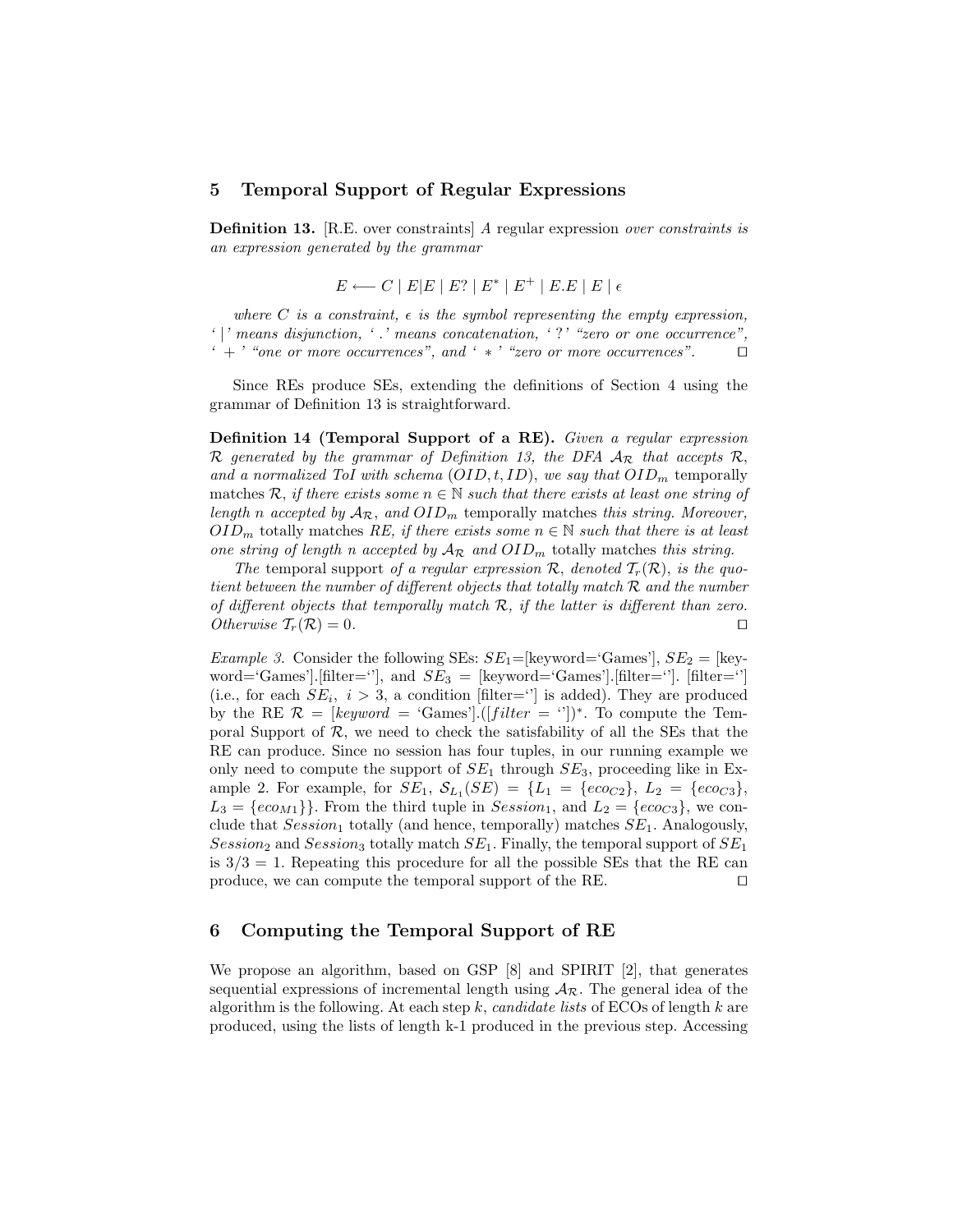

Fig. 4. DFA for  $R$ 

the ToI, we could check which of these lists of ECOs are temporally and/or totally matched by some object in that table. To prune as early as possible the ECOs that will not produce a match, we use the DFA  $A_{\mathcal{R}}$ . Building and early pruning these lists of  $ECOs$  are the keys of the algorithm. Each step k is composed of three phases: Phase 1 consists in building a set  $CS_k$  of candidate sequences of ECOs of length k; in *Phase 2*, these  $CS_k$ 's are pruned using the automaton; in *Phase 3*, the sequences in  $CS_k$  that are not temporally matched by any object in nToI are pruned. A sequence  $e\alpha_{ik}$  of ECOs (of length k) is pruned if it could not be temporally matched by any object. If at a step  $p$ ,  $CS_p = \emptyset$ , or there is no nToI instance with at least p tuples for the same object (i.e.,  $e_{\mathcal{O}_p}$  cannot be matched by any object in the nToI), the algorithm exits the loop. Two further steps are needed. The first one uses  $A_{\mathcal{R}}$  again, this time to prune all lists obtained in intermediate steps that it does not accept. The final step uses nToI to compute the temporal support of  $\mathcal{R}$ .

The DFA  $A_{\mathcal{R}}$ , which recognizes the RE  $\mathcal{R}$ , generates sequential expressions of different lengths, such that each *constraint* in an SE labels an edge of  $A_{\mathcal{R}}$ . We use  $A_{\mathcal{R}}$  to prune the lists of ECOs produced at each step. Since this automaton typically fits in main memory, the number of accesses to the nToI is reduced. The algorithm accepts, at iteration  $k$ , a sequence that matches any sub-path in the automaton (thus, a kind of "relaxed" constraint is used). For example, for  $SE = [keyword = 'Games'] \cdot ([filter = '')]^*$ ,  $\mathcal{A}_{\mathcal{R}}$  is depicted in Figure 4. At  $k = 1$ we accept any sequence that satisfies the constraints  $\lbrack keyword = 'Games']$  or  $[filter = \cdot']$  (respectively, paths a-b and b-b in the automaton of Figure 4. In the final phase  $A_{\mathcal{R}}$  is used for *strict* verification (i.e., to match a path starting and ending in a initial and final state, respectively).

*Example 4.* Consider the regular expression  $\mathcal{R}=[\text{keyword}=\text{Games}']$ .([filter=''])<sup>\*</sup>. The algorithm first builds  $A_{\mathcal{R}}$ , the automaton that accepts  $\mathcal{R}$ , shown in Figure 4. The first phase populates  $CS<sub>1</sub>$  with the lists of candidate ECOs that could satisfy an SE of length one (i.e., all the  $eco_s$ ). In the second phase, we use  $A_{\mathcal{R}}$  to generate words of length 1, in this case [keyword='Games'] and [filter='']. Then, we prune  $CS<sub>1</sub>$  keeping only the lists of ECOs that satisfy any of these words. Note that  $L_2, L_3$  and  $L_8$  are dropped, because neither of them has a 'Games' keyword, nor an empty filter. In the third phase, we access nToI to check which lists of ECOs are not temporally matched by any object. In this example there is no pruning. For example,  $L_1$  is temporally matched by the first tuple of  $Session_1$ . Figure 5 shows the results at each phase of iteration  $k = 1$ . The other iterations proceed analogously, with the exception that an apriori verification is performed,